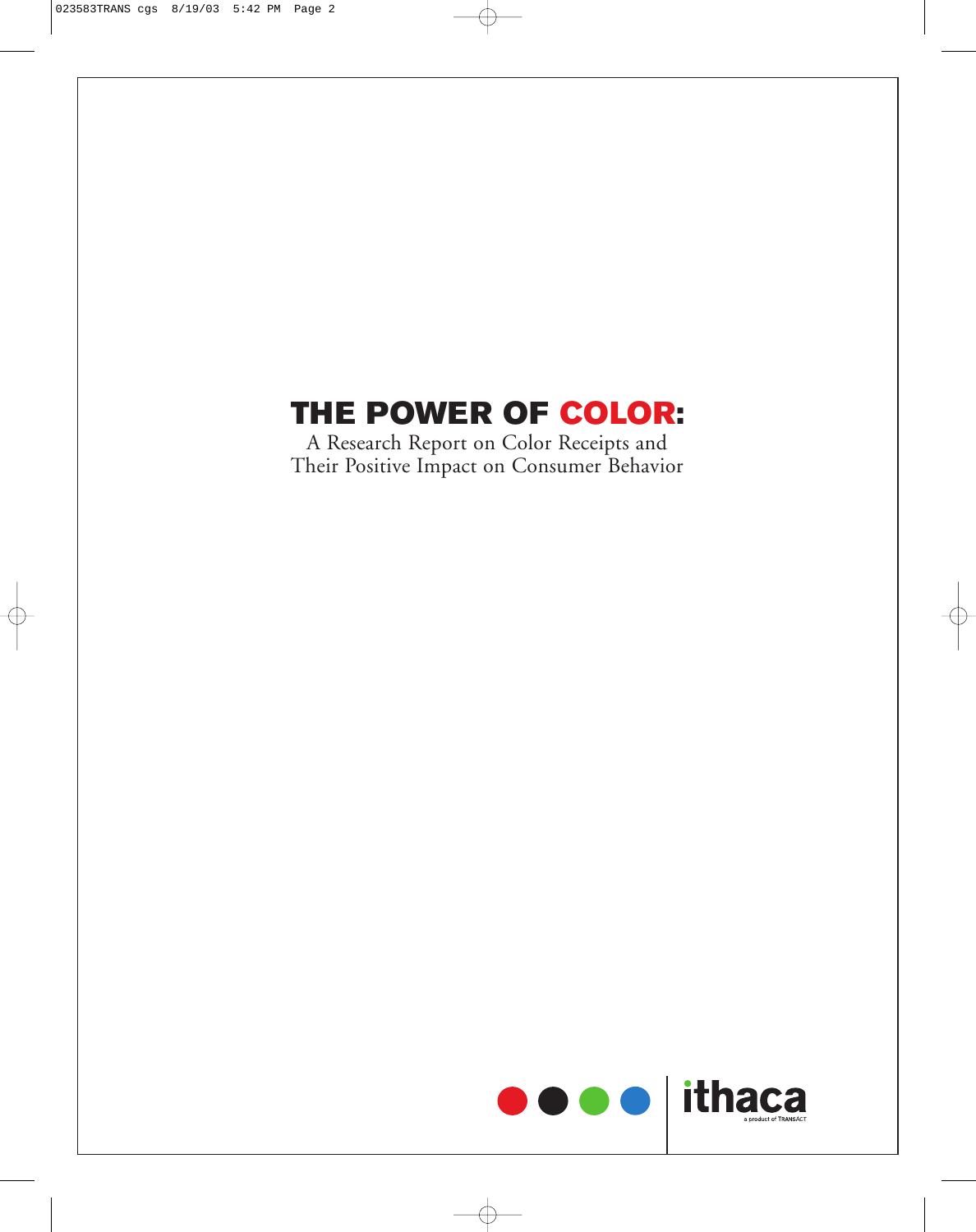From retail stores to restaurants, the search is on for new ways to sustain and grow a steady customer base, to keep customers coming back for more. TransAct Technologies, makers of Ithaca® brand POS printers for over 20 years, recently introduced a low-cost inkjet color receipt printer to enhance branding and customer communications. This creates the ability for businesses to use color receipts as promotional tools or even as a source of revenue when advertising space is sold to vendors.

As we know, today's consumers are not yet in the habit of looking at their black-and-white receipts for promotions or other messaging. Without color, receipts aren't capturing consumer attention. However, with the introduction of color, we have changed the use of receipts forever.

To prove it, we commissioned an independent research firm to find out just how effective adding color to receipts can be. And the news for retailers and restaurants is even better than we expected.

Consumer reactions in the study deliver the proof that adding color to receipts isn't just about aesthetics. Color can actually improve your business, from boosting the effectiveness of promotions to polishing the halo over your brand and even generating new revenue. Moreover, receipts communicate in real time, while consumers are still in the store. This report shows that color receipts are ready to become the next great marketing medium.

We at TransAct believe adding color to receipts will make the crucial difference in the effectiveness of receipt marketing. Let us show you how color receipts can positively impact your business. For more information on how color can improve your business, please give us a call.

*Bart Shuldman, Chairman, President and CEO, TransAct Technologies Incorporated*

## **A Word on Methodology**

This research was conducted by The Michael Allen Company in conjunction with TNS Intersearch across a broad spectrum of market segments: quick serve restaurants, sit-down restaurants, coffee shops, clothing/department stores and specialty retail stores. Focus group sessions pointed to general consumer attitudes. For quantitative data, researchers polled hundreds of consumers exiting a number of national, high-profile chains across these same market segments. The consumers were shown both black-and-white and color receipts and were asked a number of questions regarding the following: (1) what they noticed, (2) the likelihood of returning to that store/restaurant based on seeing the promotion on the receipt, (3) the likelihood of redeeming a receipt coupon and (4) how the color receipt made them feel about the retailer. More details on the research firms are noted on the back page of this report.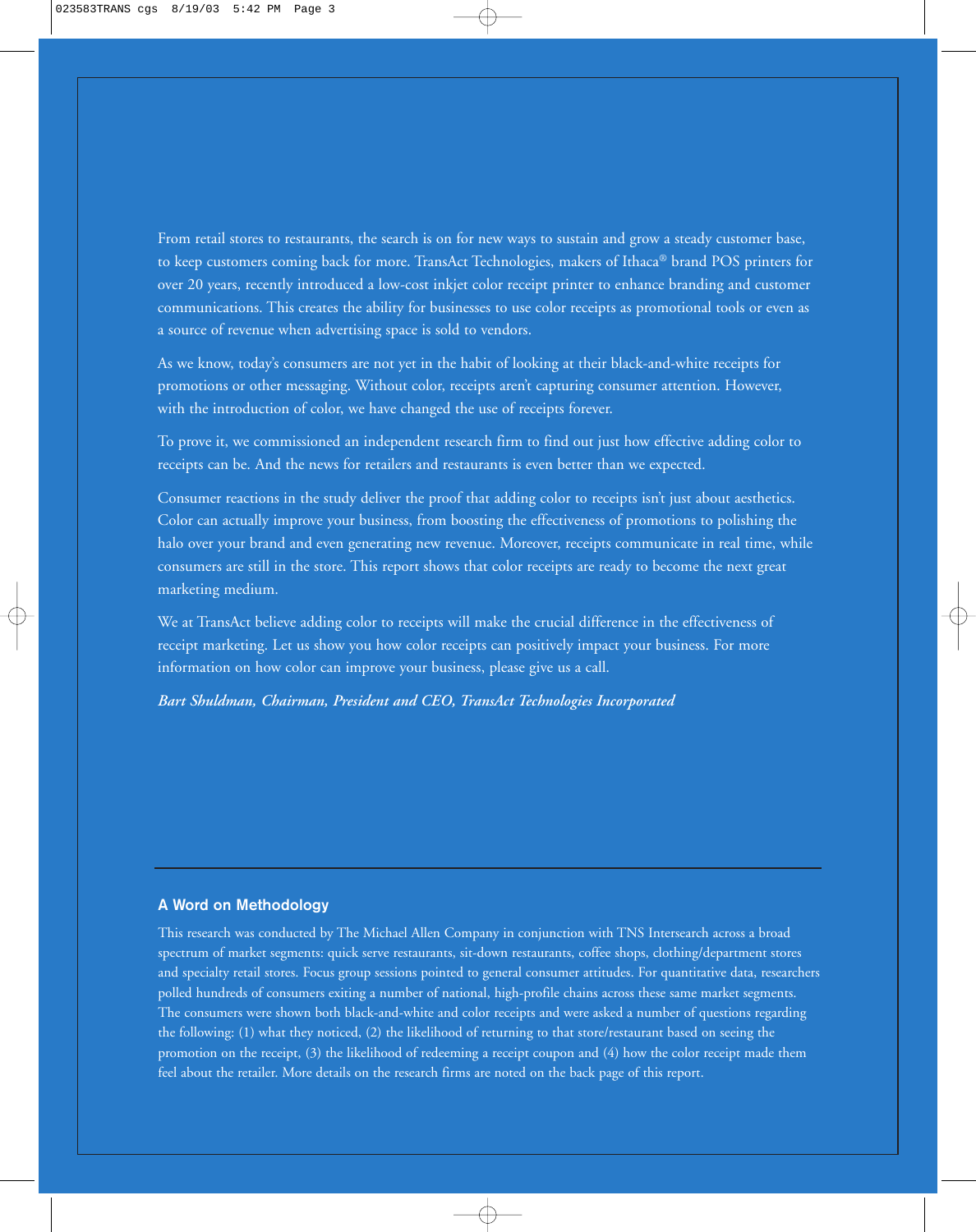# Color Generates Positive Attitudes Toward The Brands

Adding color branding on receipts may be the most powerful way to use POS printer technology as a communications vehicle. Displaying the logo and a message in color will go a long way toward aligning the store experience with the brand experience. Your receipts then communicate with your customers in real time with messages that are noticeable and relevant. In a fiercely competitive business environment, receipts become the brand's voice of appreciation to customers, while building customer loyalty.

The power of adding color to receipts as a way to enhance a brand became evident when consumers were asked what they thought of the company represented on the color receipt. They had overwhelmingly good things to say.

#### **0% 20% 40% 60% 80% 30.8% 14.8% 9.3% 19.5% 12.4% 17.7% 14.2% 13.7% 7.5% 6.2% 19.2% 58.4% 63.9% 50.2% 56.0% 50.0% 52.4% 49.8% 51.1% 50.2% 24.6% 73.2% 73.2% 69.7% 68.4% 67.7% 66.6% 63.5% 58.6% 56.4% 43.8% 43.6% 74.4%** "The retailer is trying to save me money" "The retailer has pride in their products/services" "It would reinforce the advertising of the retailer" "It would help me remember I have the receipt each time I pass the store" "The retailer is more friendly" "The retailer is more likely to stand behind their products and services" "The retailer is trying to make my life easier" "The retailer cares more about me and its customers" "It makes me feel happy" "It gives me a sense of security about this retailer" "The receipt has no impact on how I feel about the retailer"

## Positive Impact On Attitudes Toward Retailers

**Unaided Mentions: statement made without prompting.** 

**Aided Mentions: subject agrees with statement after prompting.**

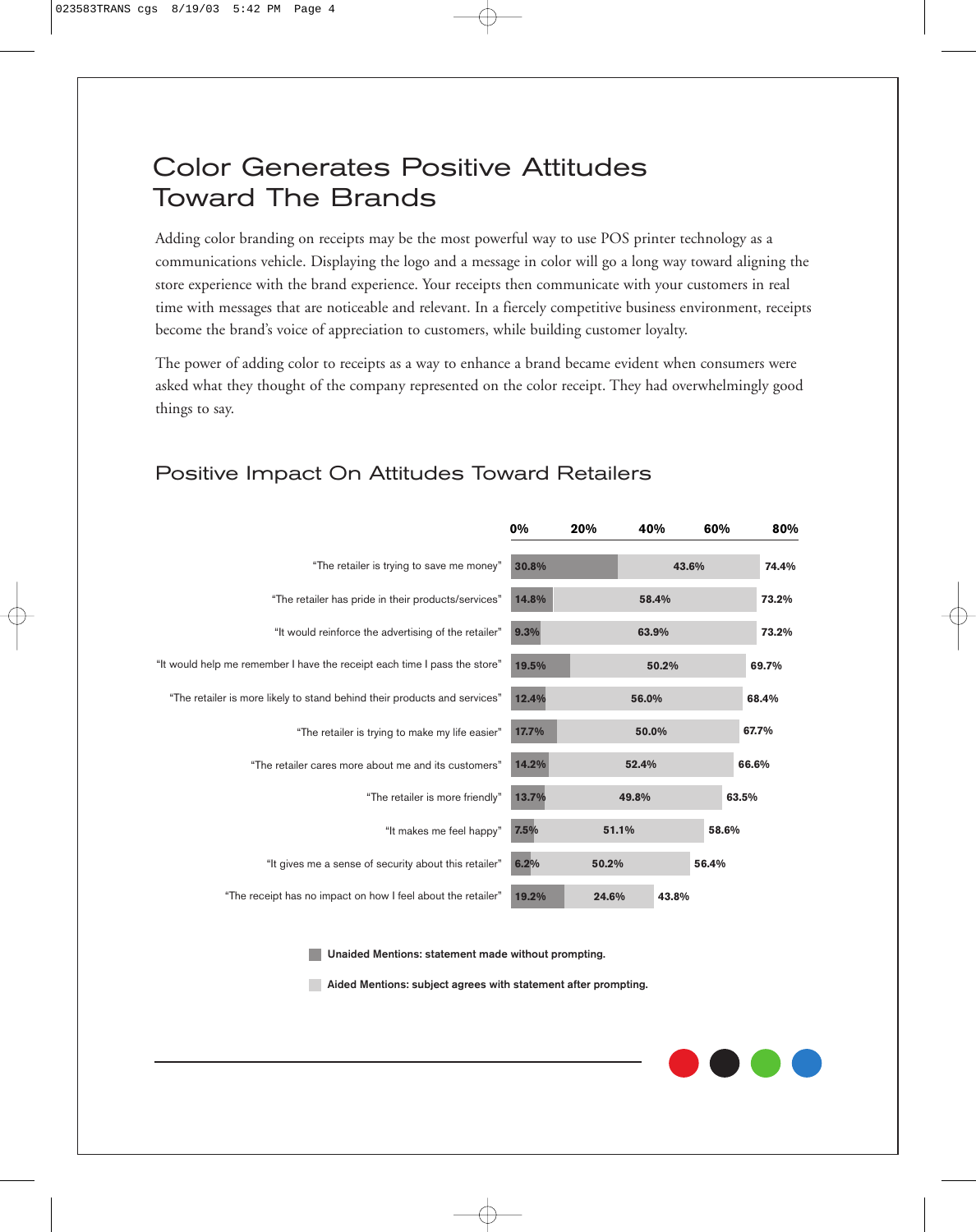# Color Doubles Consumer Awareness

A typical receipt today is one-color only, most often in black. The researchers in this study showed consumers a sample black-and-white receipt with a promotion on it to see if they noticed the promotion. Even given the unusual situation of being asked to look at a receipt, only 31% of the consumers noticed the offer within three seconds. Another 21% noticed it after three seconds. That means that even after they were given some time, only about 50% noticed the promotion.

Adding color to the receipts more than doubled the number of people who noticed the offer within three seconds. More than 80% of consumers who were shown receipts with two-color logos, promotion messages and coupons noticed them within three seconds. After three seconds, a total of 90% noticed the offer.



Color Increases Immediate Awareness of Promotions

## **Color is Power**

by 165%

Research done by **Pantone**® and the **Pantone Institute**, internationally recognized authorities on color, demonstrates the power of color: "Memory retention studies tell us that consumers are up to 78% more likely to remember a word or phrase printed in color than in black and white. The human eye is drawn to color. Color activates the right brain, while the printed word activates the left brain. When color is combined with the written word, it impacts consumers with the triple whammy of greater recall, recognition and attention."

Leatrice Eiseman, Director of the Pantone Color Institute, *Impact of Color on Consumer Purchase Behavior*, speech at Retail Systems 2000, April 17, 2000. Eiseman is an industry color consultant and also the author of *Pantone Guide to Communicating with Color*, Grafix Press.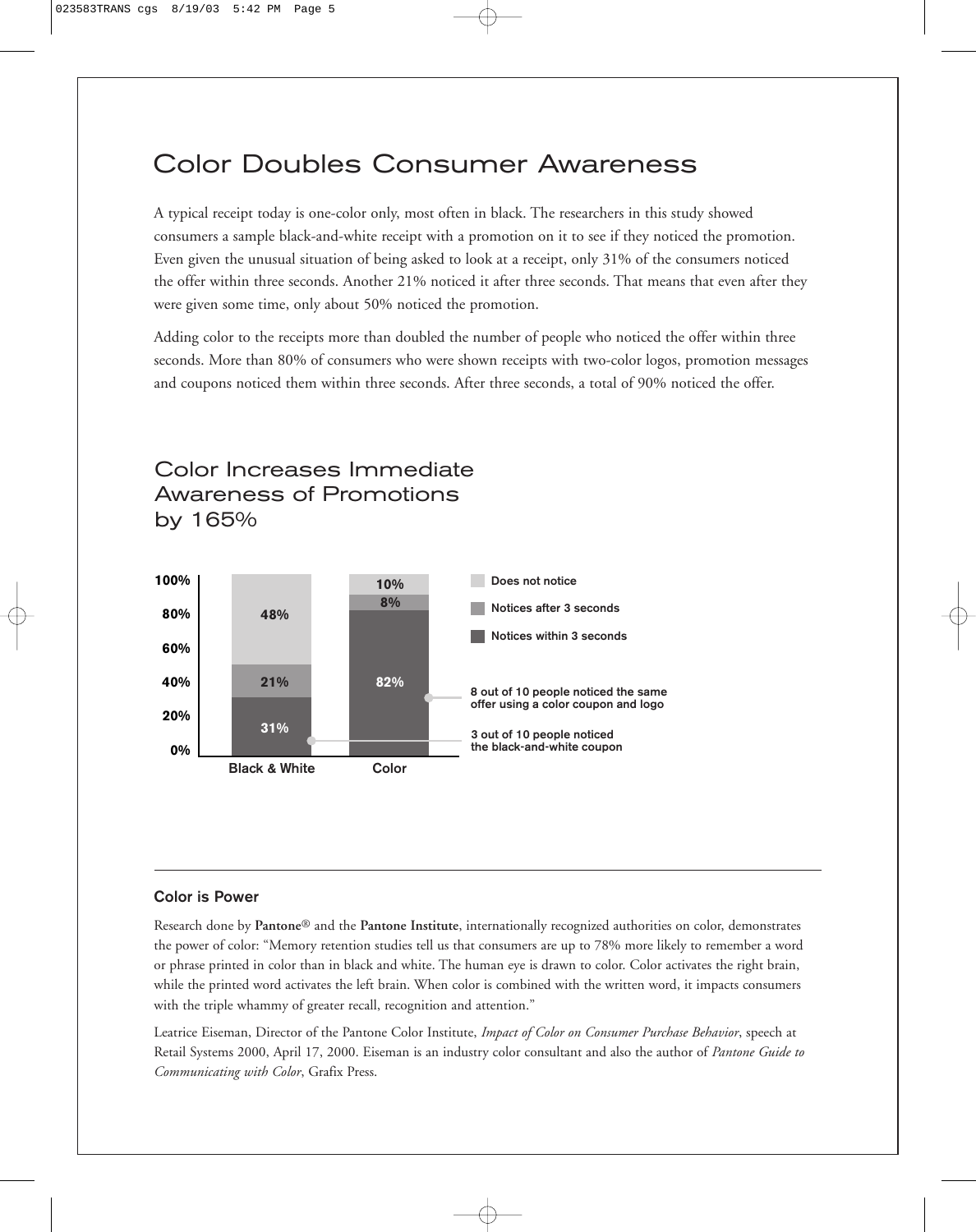| The Corner |
|------------|
| Bookstore  |

429 Bender's Way Sonewhere, CT 94632 800-123-4567

> March 1, 2002 1:30pm

### Transaction ##3749

| Children's Book  | 6.50     |
|------------------|----------|
| Latest Destatler | 17.95    |
| Style Hagazine   | 2.95     |
| Sub Total        | 27.40    |
| Tax 6%           | 3.64     |
| Total:           | $-29.04$ |

GIT 10% OFF Your most purchase when you bring this coupon into any of our stores.

Or visit www.corssrbookstore.com and reference this coupon for FREE SHIPPING on your next coline order.

Corner GS Reader's Way, Sementers, CT 14532 800-123-4647 Narch 1, 2002  $1.3$ opn 83749 Transaition 4 Children's Book 6.50 Latost Bastesller 17.95 dtyle Magazine  $2.95$  $37.40$ Sub Total  $3.64$ Tax Ch 29.04 Total CA SUBA VIETNA LATER (VONT) **GET 20% OFF** Tour rast perchase when you bring Or visit www.correntes.kutse.com and relevance this coupon for **FREE SHIPPING** on your rent orline order. 

## **Consumer comments:**

"You can't see it if you don't notice it."

"You need something to get your eye to go there. . . especially if you're putting the coupon on the receipt itself."

"I don't save receipts. . . ever."

## **Consumer comments:**

## "All RIGHT!"

"It definitely catches your attention. Whoa!"

"I started reading it from the bottom because there's red down there.'

*All receipts in this report are similar to the actual ones used in this study. Most of the actual receipts shown to consumers utilized the brand of the store or restaurant from which the respondent exited. All stores in the study are major, nationally-known brands.*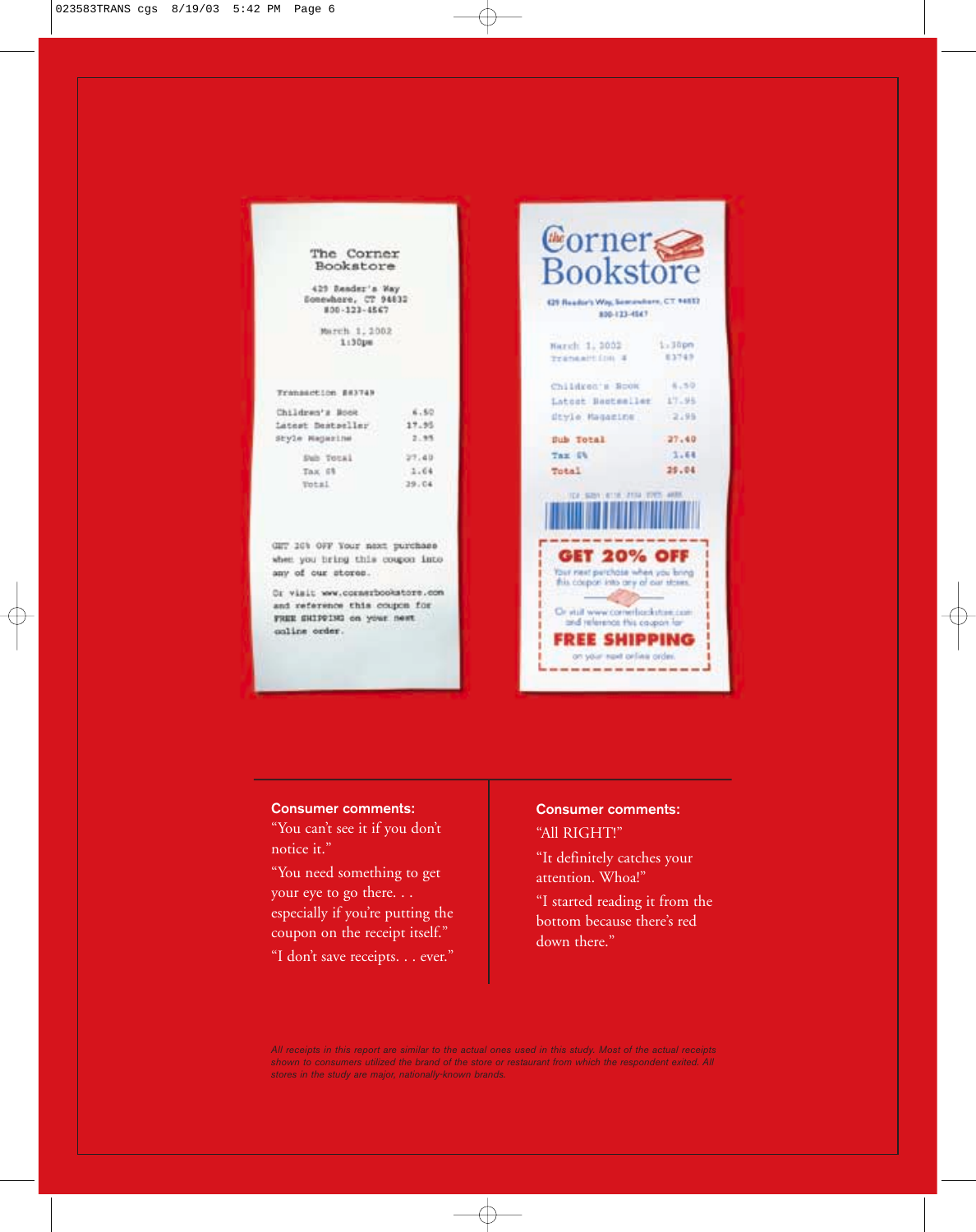# Color Boosts Redemption By 158%

Awareness alone is only part of the equation for success. You need customers to act on your promotion to gain the extra sales. Consumers were asked whether they would act on the offers on both black-and-white and color receipts. More than twice as many people said they would redeem the coupon when it was in color. Across the board, from the coffee shop to the clothing store, color yielded impressive results in consumer likelihood to redeem.

| <b>FIRST BITE</b><br><b>I'll Maly Street</b><br>sciegeate; CT 12345<br>(1988) 123-4567                                                                                                                                               |                  |  |
|--------------------------------------------------------------------------------------------------------------------------------------------------------------------------------------------------------------------------------------|------------------|--|
| Harvik 1, 2012<br>Transaction 1                                                                                                                                                                                                      | 12:00pm<br>33860 |  |
| Bankruman in                                                                                                                                                                                                                         | $-2.36$          |  |
| Hed Fries                                                                                                                                                                                                                            | 1.50             |  |
| <b>Chipe Blashes</b>                                                                                                                                                                                                                 | 1.75             |  |
| Piras                                                                                                                                                                                                                                | 2.70             |  |
| Sm Orliz                                                                                                                                                                                                                             | 1.25             |  |
| <b>Sub Total</b>                                                                                                                                                                                                                     | 5.58             |  |
| THE CL<br><b>Total</b>                                                                                                                                                                                                               | 8180<br>10.58    |  |
| <b>FREE Breakfast</b><br>Corne was say Love at First<br>and present this coupon fi<br><b>FREE</b> breakfast ectres<br>when you purchase a<br>breakfast entree of gre<br>or equal value.<br>Coupon Bus 12/31/92<br>Check out other to | lorn and visit   |  |

## **Consumer comment:**

"It's definitely going to be the kind of receipt you have to put in your pocket and save for another day."

## Redemption Is More Than Doubled



## Higher Redemption **Likelihood of Redeeming Color Coupon by Store Type**

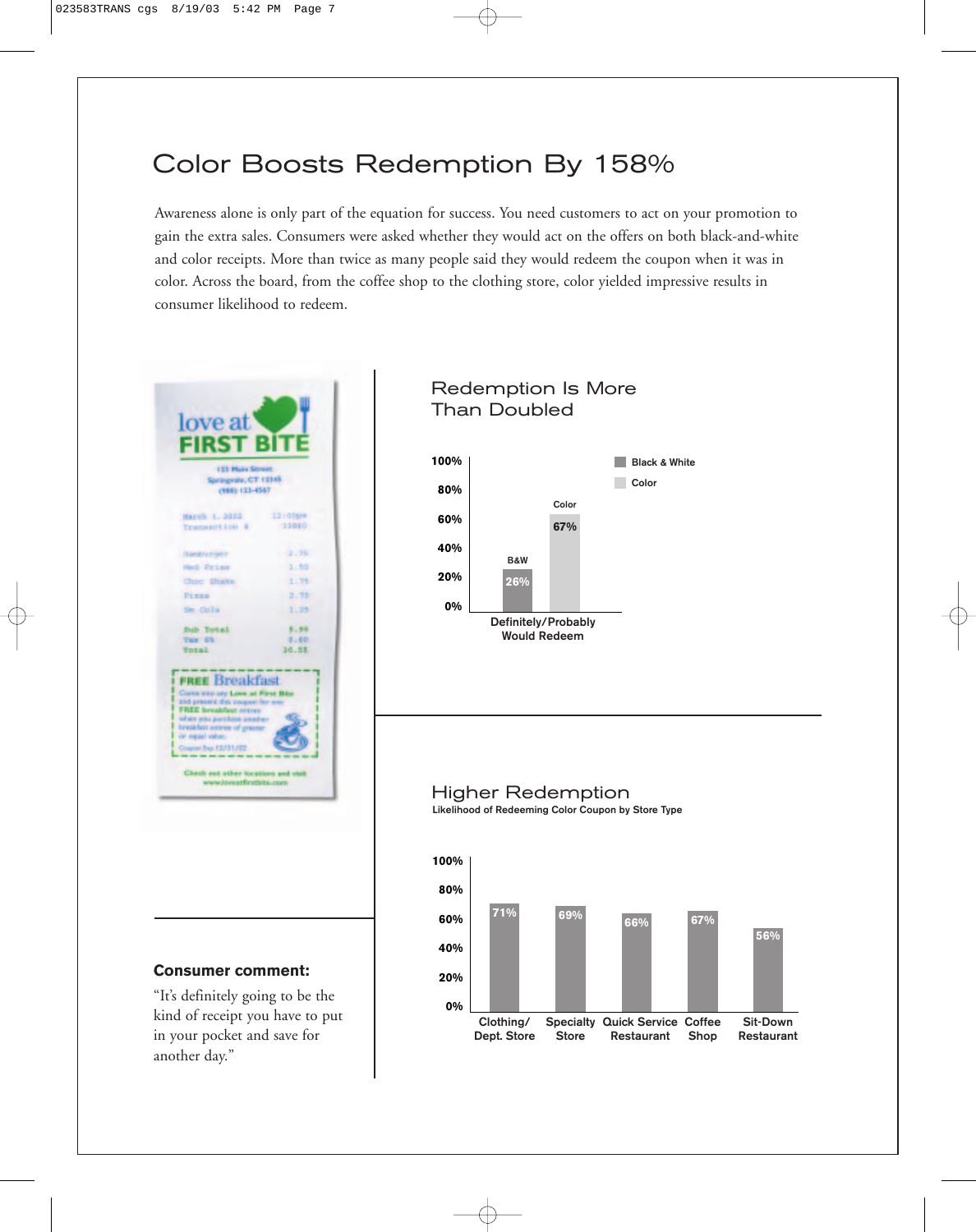# Color Brings Customers Back

Customer loyalty also increases when you add color to receipts. Not only does it increase total return visits by an average of 62%, adding color increases the frequency of visits between one and two times a month, depending on store type.

Multiply the 62% average monthly increase in visits by average monthly revenue, and see that color is a simple way to generate more income. Even chains realizing a more modest overall increase in sales are generating new revenue that wouldn't have been there before.

Increasing revenue may be the most tangible result of using color receipts as communications tools, but the boost to brand image may ultimately be the most valuable. A color receipt is not merely a utilitarian transaction confirmation, but a strong link to a customer's next visit.

#### % Percentage Increase<br>% in Visits Mean Incremental<br># of Visits Per Month  $8.0$ Mean # of<br>Visits Per Month 61%  $6.0$ 51%  $+1.9$  $+2.2$ 62% 4.0 83% 76%  $+1.5$  $3.7$  $3.6$ 79%  $+1.4$  $+1.2$  $2.5$  $2.0$  $+.9$  $1.7$  $1.6$  $1.2$  $0.0$ **Quick Service Coffee** Sit-Down Clothing/ Specialty Total **Restaurant Dept. Store Restaurant Shop Store** Intercepts

Increased Awareness from the Color Receipt Increases Frequency of Visits

Rounded numbers may affect percentages.

**More Business** 

by 1-2 Times/Month



## **Consumer comment:**

"It's going to encourage you to go to that store more."

## **Calculate Your Increase in Revenue**

To calculate your increase in revenue, multiply your monthly revenue by 62%. Depending on the type of store, the percentage can be even higher. For example, a sit-down restaurant increases the number of monthly visits from 1.6 to 2.8, or 76% while the average for all segments is 62%. To see how it works for you, log onto www.colorreceipts.com and try the Business Increase Calculator.